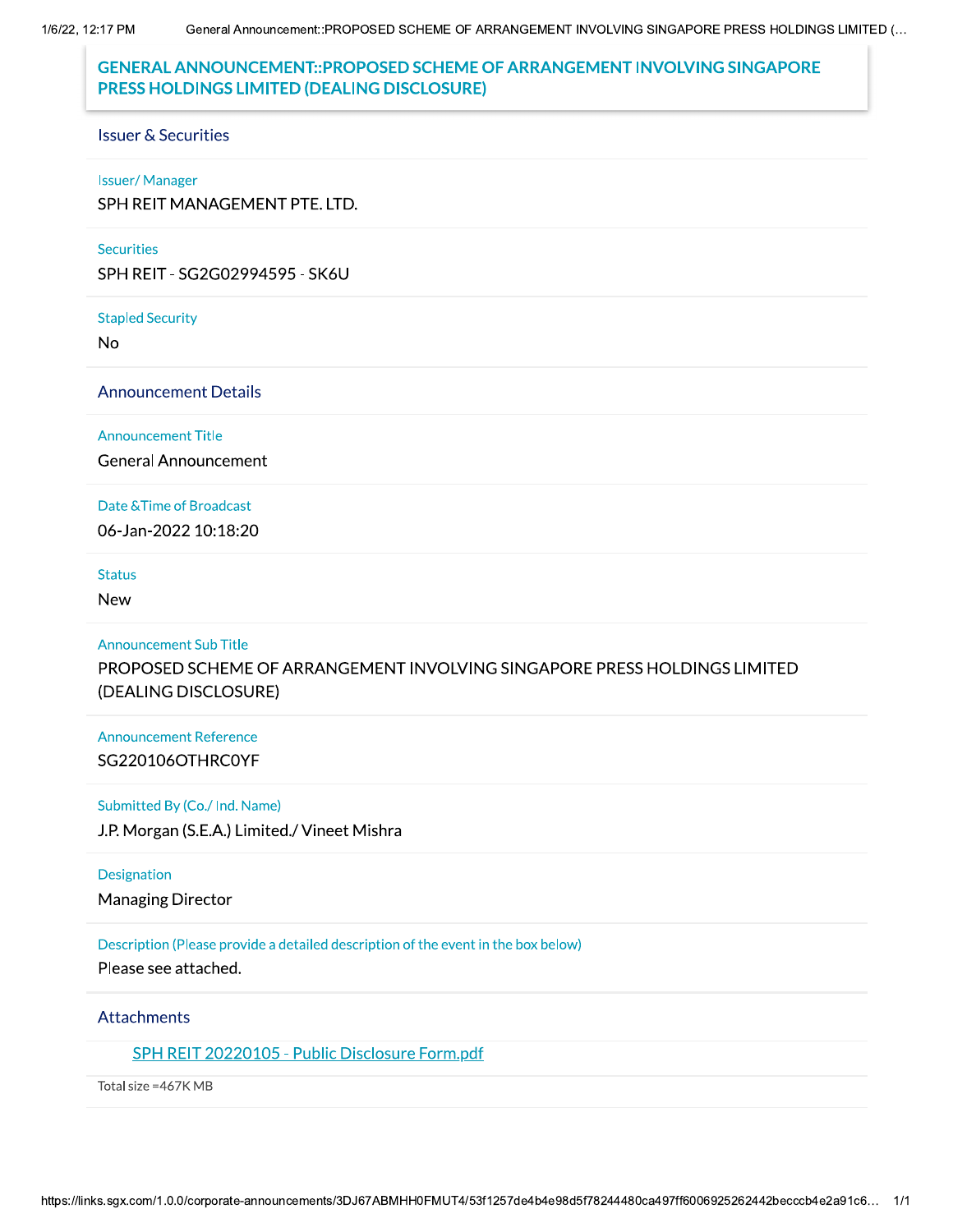### PROPOSED ACQUISITION OF SINGAPORE PRESS HOLDINGS BY WAY OF A SCHEME OF ARRANGEMENT

### DEALINGS DISCLOSURE

### 1. INTRODUCTION

J. P. Morgan (S.E.A.) Limited ("JPMSEAL") refers to the proposed scheme of arrangement (the "Scheme") to be undertaken by Singapore Press Holdings Limited (the "Company") and Keppel Pegasus Pte. Ltd. (the "Offeror") (which is a wholly-owned subsidiary of Keppel Corporation Limited ("KCL")) pursuant to Section 210 of the Companies Act, Chapter 50 of Singapore, involving, inter alia, (i) the distribution of units in SPH REIT held by the Company to the shareholders of the Company on a pro-rata basis and (ii) the Offeror acquiring the entire share capital of the Company (other than those already owned, controlled or agreed to be acquired by the Offeror and its concert parties), the consideration for which include units in Keppel REIT, which was announced on 2 August 2021 (the "Joint Announcement").

As stated in the Joint Announcement, JPMSEAL is the financial adviser to the Offeror in respect of the Scheme.

All capitalised terms used and not defined herein shall have the same meanings given to them in the Joint Announcement.

# 2. DISCLOSURE OF DEALINGS

Pursuant to Rule 12.1 of the Singapore Code on Take-overs and Mergers (the "Code") and the Practice Statement on the Exemption of Connected Fund Managers and Principal Traders under the Code, JPMSEAL wishes to announce the dealings by its associates in the relevant securities of SPH REIT on 05 January 2022, details of which are set out in the Schedule hereto.

# Issued by J.P. Morgan (S.E.A.) Limited

06 January 2022 Singapore